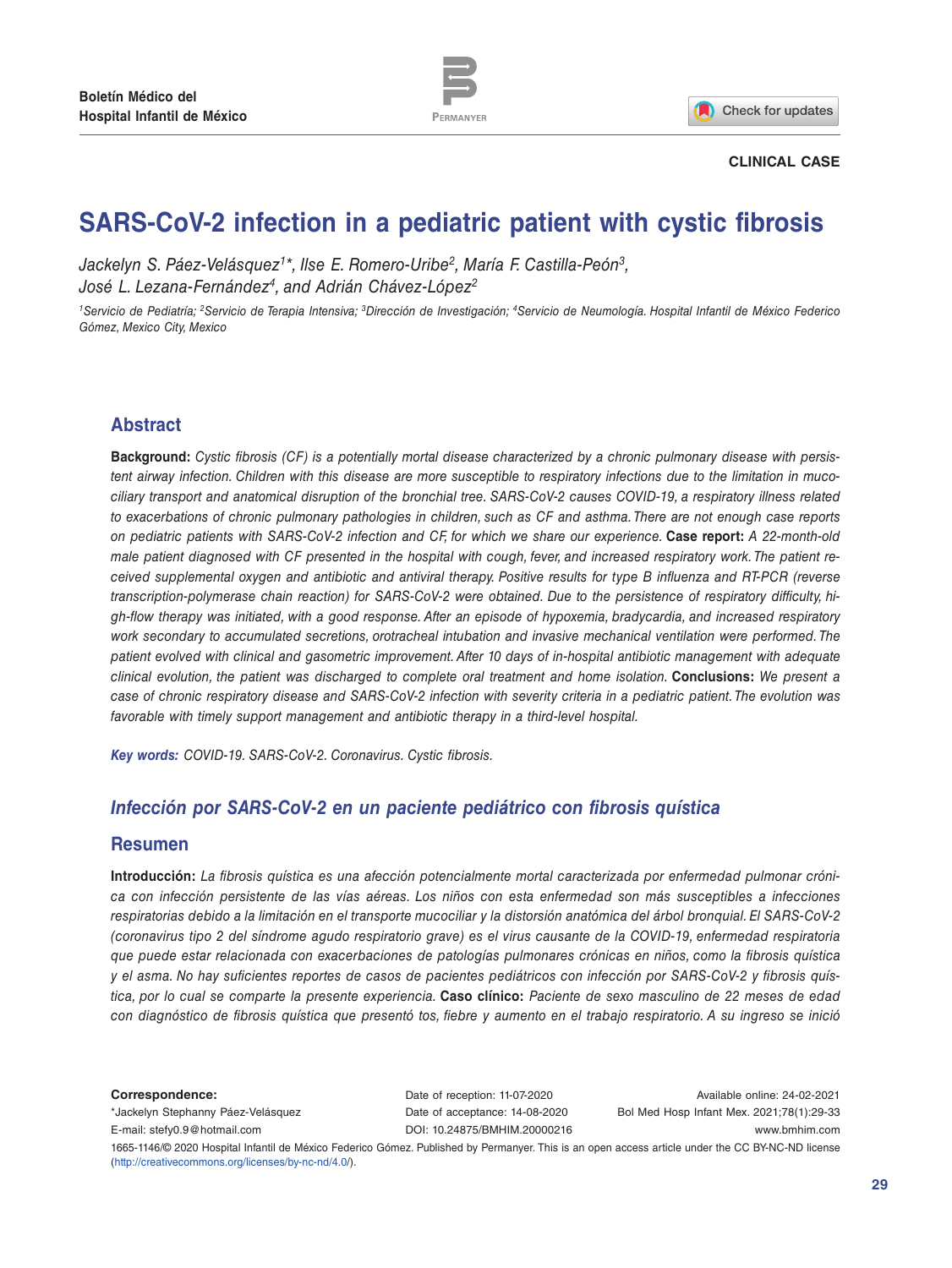*manejo con oxígeno suplementario y tratamiento antibiótico y antiviral. Se obtuvo prueba positiva para influenza tipo B y para SARS-CoV-2 por RT-PCR (reacción en cadena de la polimerasa de transcriptasa inversa). Ante un episodio de hipoxemia, bradicardia y mayor trabajo respiratorio, requirió intubación orotraqueal y ventilación mecánica invasiva. El paciente evolucionó con mejoría clínica y gasométrica. Después de 10 días de manejo antibiótico intrahospitalario, con adecuada evolución clínica, egresó para completar tratamiento por vía oral y aislamiento en casa.* **Conclusiones:** *Se presenta el caso de un paciente pediátrico con enfermedad respiratoria crónica de base e infección por SARS-CoV-2 con criterios de gravedad. El paciente evolucionó favorablemente con el manejo de soporte oportuno y terapia de antibióticos en un hospital de tercer nivel.*

*Palabras clave: COVID-19. SARS-CoV-2. Coronavirus. Fibrosis quística.*

### **Introduction**

Coronaviruses (CoVs) are members of the Coronaviridae family and are classified into four groups: alpha, beta, delta, and gamma coronaviruses. Those that mainly circulate in humans are four types: HCoV2- 229E, -HKU1, -NL63, and -OC43[1.](#page-4-0)

CoVs display a high capacity to mutate and recombine. In humans, these pathogens mainly cause respiratory symptoms, ranging from viral rhinopharyngitis to acute respiratory distress syndrome (ARDS) coagulopathy, multiple organ failure, and death<sup>2</sup>. Furthermore, CoVs have been associated with exacerbations of chronic lung diseases such as cystic fibrosis (CF) and asthma in children<sup>1</sup>.

On December 31, 2019, the first report of atypical pneumonia cases associated with SARS-CoV-2 (severe acute respiratory syndrome coronavirus type 2), a new beta-coronavirus, was announced in Wuhan. This virus has spread exponentially, becoming a pandemic. The term COVID-19 is used to identify the clinical disease caused by SARS-CoV-2[3](#page-4-2).

Cystic fibrosis[4](#page-4-3),[5](#page-4-4) is a life-threatening autosomal recessive disease, common in the Caucasian population, with a frequency of 1 in 4000 live newborns in the US. It is characterized by chronic lung disease with persistent airway colonization or infection, exocrine pancreatic insufficiency, elevated sweat chloride, and infertility in men. Children with this disease are more susceptible to respiratory infections due to limited mucociliary transport and anatomical distortion of the bronchial tree, facilitating the accumulation of secretions. In a study conducted in Sao Paulo, Brazil, between 2006 and 2007 on the impact of coronaviruses in pediatric CF patients<sup>[6](#page-4-5)</sup>, the authors found that the patient's response may depend on the baseline lung function. Thus, if deteriorated, it predisposes to a greater risk of exacerbation<sup>7</sup>. Another hypothesis is that the SARS coronavirus and HcoV-NL-63 use the angiotensin-converting enzyme 2 (ACE2) receptor as the main pathway of binding and

entry. However, a substantial reduction in the expression of this enzyme on cell surfaces after infection can also be a determining factor in the severity of  $ARDS^{7,8}$  $ARDS^{7,8}$  $ARDS^{7,8}$ . It was also observed that the genetic polymorphism of ACE2 expression is associated with greater severity of lung disease<sup>9</sup>. Unfortunately, this study failed to identify a significant association of coronavirus infections with CF respiratory exacerbations and hospital admissions.

Few cases of adult patients with CF and COVID-19 have been recorded in Europe<sup>5</sup>. Apparently, there is no effect on the severity or protective factors, such as prophylactic antibiotics, that have been identified. In addition, no pediatric cases with CF and SARS-CoV-2 infection have been reported so far. This report shares our experience in an infant with this underlying pathology to broaden the knowledge about the disease and optimize the management of pediatric patients with similar pathologies.

## **Clinical case**

We present the case of a one-year-and-10-month-old male patient from Veracruz, Mexico, with a history of three non-serious episodes of community-acquired pneumonia before 6 months of age and a diagnosis of CF by the sweat chloride test. The patient came for evaluation with a history of upper airway infection 14 days before admission, followed by a 48 h sudden-onset of symptoms consisting of wet, non-expectorant, non-progressive cough of short accesses, non-cyanotic, non-breathless, and vomiting. This clinical picture was associated with fever, quantified on three occasions, with a maximum peak of 38 °C and an approximate duration of 1 hour, in addition to respiratory distress 24 h before admission. Fever was controlled with paracetamol (acetaminophen).

On admission to the emergency service, the aerosol protection protocol was started. The patient was transferred to the area assigned for patients with suspected SARS-CoV-2 infection. Clinically, the patient presented tachycardia, polypnea, fever (38.2 °C), and an arterial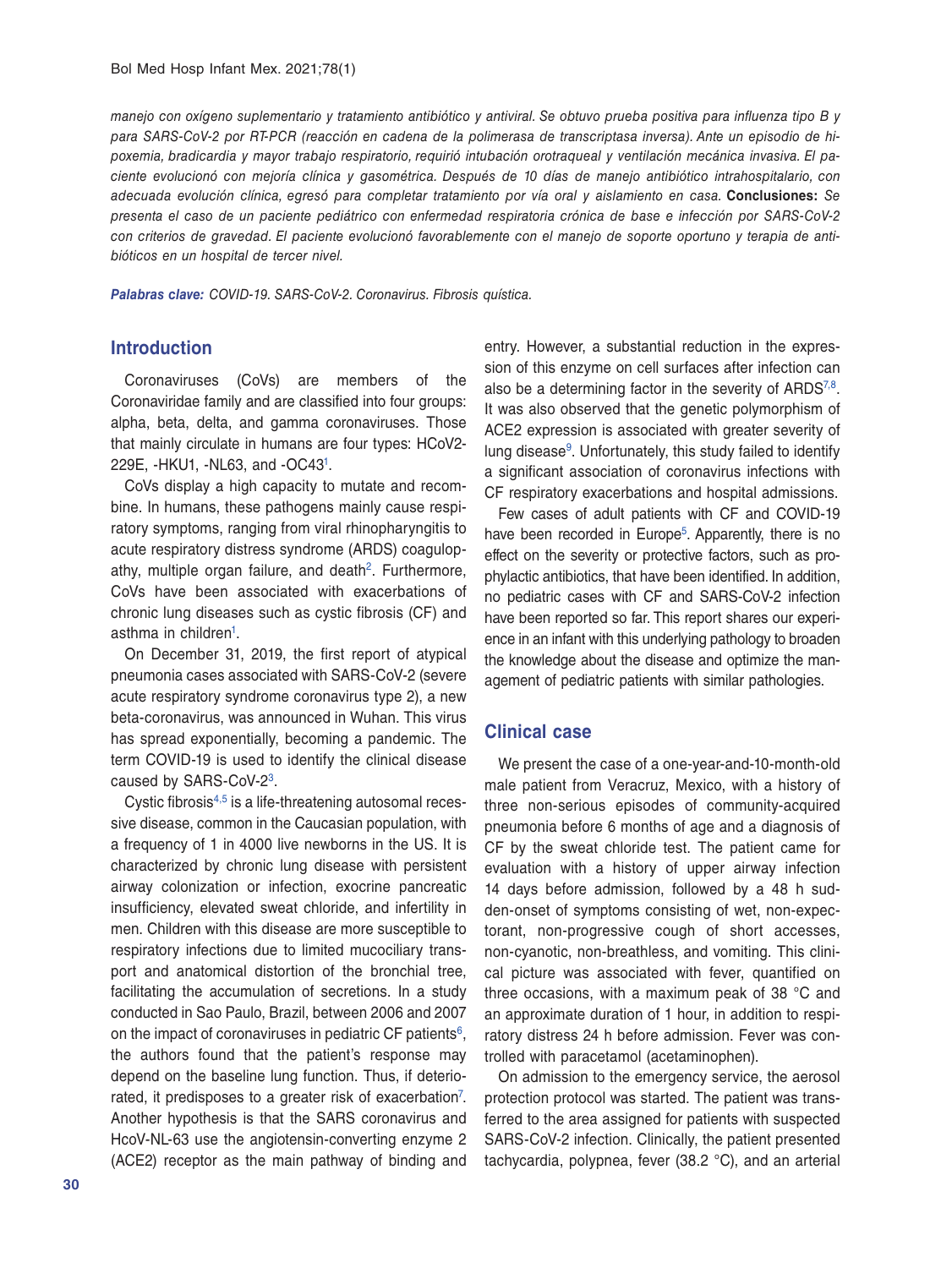$O_2$  saturation of 87% (FiO<sub>2</sub> 0.21). Physical examination revealed a symmetric chest with increased anteroposterior diameter, intercostal and suprasternal retraction, and thoracoabdominal dissociation. Auscultation revealed bilateral basal crepitus. Oxygen therapy with a non-rebreathing mask was started, with a 10 L/min flow rate. A partial response was evidenced by a decrease in tachycardia to 105/min and arterial oxygen saturation of 98%, but persistent polypnea. Diagnosis of cystic fibrosis exacerbation and suspected COVID-19 was integrated. Fasting, accompanied by base solutions, was indicated for the patient. Antimicrobial management started with ceftriaxone, amikacin, azithromycin, and oseltamivir.

In the chest X-ray on admission (Fig. 1), pulmonary parenchyma showed alveolar infiltrates in the projection of segment 5 of the right lung, with no areas of consolidation. Blood analysis showed leukocytosis with neutrophilia and thrombocytosis. The arterial blood gas data were pH 7.39, carbon dioxide partial pressure ( $pCO<sub>2</sub>$ ) 36.2 mmHg, oxygen partial pressure ( $pO<sub>2</sub>$ ) 156 mmHg, bicarbonate concentration  $(HCO<sub>2</sub>)$ 21.9 mmol/L, oxygen saturation  $(SO<sub>2</sub>)$  98.7%, lactate 0.8 mmol/L, Kirby index 195 mmHg, and fraction of inspired oxygen (FiO<sub>2</sub>) 28%. Two peripheral blood cultures from different puncture sites were analyzed. In addition, a pharyngeal swab culture, a respiratory virus panel, and a reverse transcriptase-polymerase chain reaction (RT-PCR) test for SARS-CoV-2 were performed. Six hours later, positive results for SARS-CoV-2 and a viral panel for influenza type B were received. Therefore, laboratory studies were expanded.

As the patient displayed breathing difficulties, we decided on intensive care admission for non-invasive ventilation management and high-flow therapy modality at 2 L/kg with FiO<sub>2</sub> 50%, thus decreasing respiratory work. Furthermore, a base treatment with dornase alfa was added. During the evolution, the patient presented increased bronchorrhea, which caused upper respiratory failure due to obstruction, for which orotracheal intubation was decided (Fig. 2 and [3](#page-3-0)). The ventilatory test showed a mixed pattern: peak pressure, 21 cm  $H<sub>2</sub>O$ ; plateau pressure, 14 cm  $H<sub>2</sub>O$ ; transpulmonary pressure,  $7 \text{ cm } H<sub>2</sub>O$ ; compliance, 0.75; and positive pressure at the end of expiration (autoPEEP), 0.7. As the patient showed good evolution, extubation was programmed at 12 hours from the start ([Fig. 4](#page-3-0)), and a high flow device was restarted.

At 96 h after admission, high-flow parameters decreased, and we started feeding the patient through a nasogastric tube. The following day, a low-flow device



**Figure 1.** Portable anteroposterior chest X-ray. On admission, ten bilateral intercostal spaces are observed, central trachea without enlarged areas, without cardiomegaly, pulmonary parenchyma with few alveolar infiltrates in the projection of segment 5 of the right lung, without areas of consolidation.



**Figure 2.** Portable anteroposterior chest X-ray. Eight bilateral intercostal spaces are observed, with a tendency to horizontality, central trachea without widening areas, with an endotracheal device, right lung parenchyma with alveolar infiltrates in the right segments 3, 4, and 5. Right lung parenchyma with few alveolar infiltrates in segment 3.

was placed with adequate tolerance until its removal. A bronchial secretion culture report was positive for two multisensitive morphotypes of *Pseudomonas aeruginosa*, for which the biconjugated antibiotic treatment was continued. As the patient showed good clinical evolution, it was decided to give outpatient management 12 days after admission, maintaining preventive isolation. Eighteen days after the symptoms began, an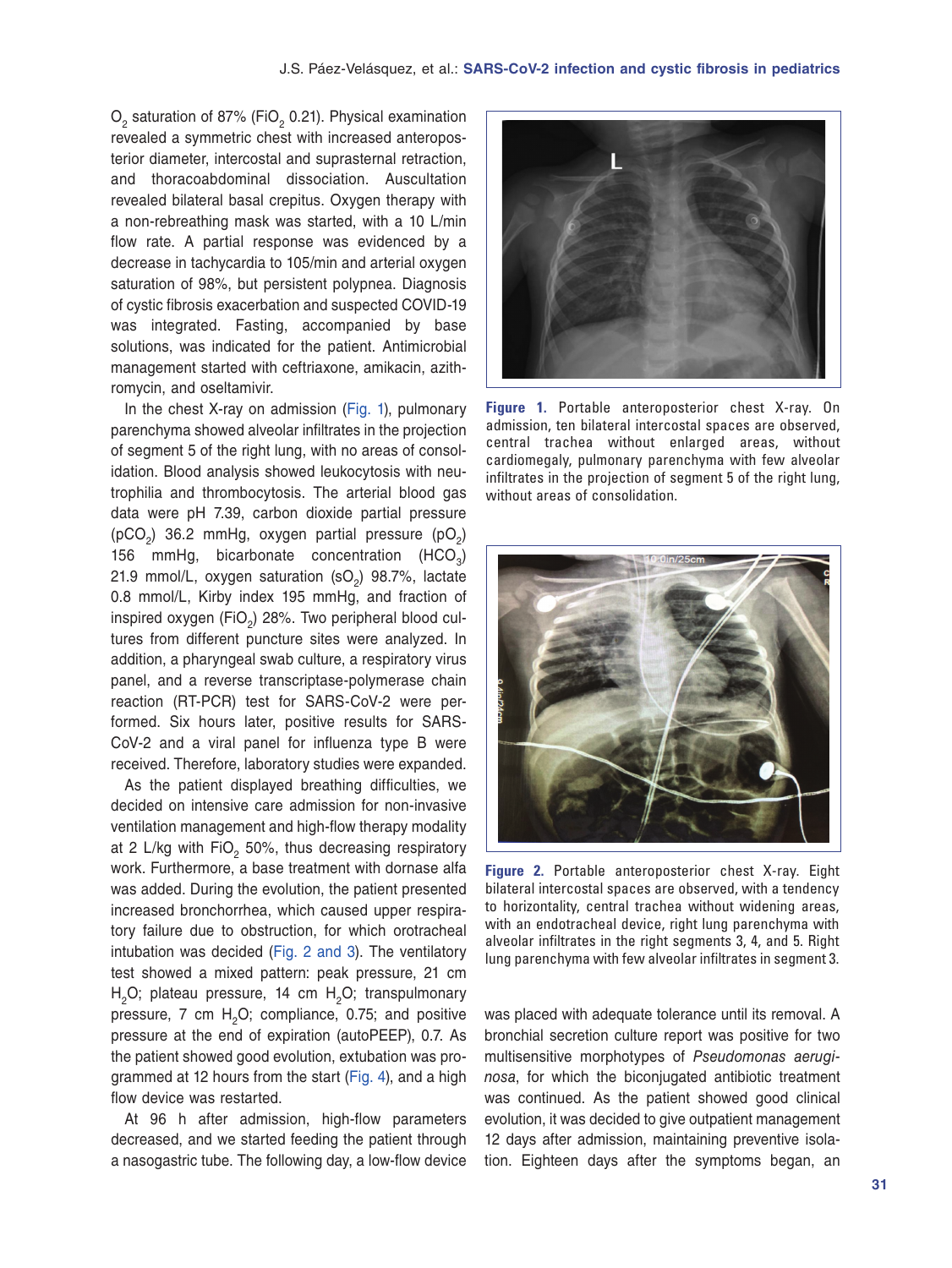<span id="page-3-0"></span>

**Figure 3.** Portable anteroposterior chest X-ray. After central venous catheter placement, an image suggestive of atelectasis in segments 1 and 3 of the right lung parenchyma is observed compared to the previous image. Also, a central venous device with a tip is observed at the level of the right atrium.



**Figure 4.** Portable anteroposterior chest X-ray after extubation. In the right lung parenchyma, alveolar infiltrates are observed in segments 3, 4, and 5 right and bronchiectasis in segment 5. Left lung parenchyma with few alveolar infiltrates in segment 3.

RT-PCR test for SARS-CoV-2 was performed, which was negative. In the follow-up 30 days after discharge, the patient was asymptomatic and in good general condition. Of the seven people with whom the patient lives, only the mother showed respiratory symptoms

14 days before admission. However, the rest of his contacts were not screened for SARS-CoV-2 and no further hospitalization was required during the case surveillance. Besides, all communication was held by telephone until discharge. Thirty days after discharge, the patient was reassessed and found in good general conditions, with a negative RT-PCR test for SARS-CoV-2.

## **Discussion**

CF is an autosomal recessive hereditary disease caused by mutations located on chromosome 7, which encodes a protein known as CFTR (CF Transmembrane Conductance Regulator), which functions as a chloride channel in epithelial membranes $10-12$  $10-12$ . The alterations in CFTR reduce the periciliary fluid in the bronchial epithelium cells that alter mucociliary transport, causing the retention of thick and dehydrated secretions and subsequent infection by bacterial pathogens. The persistent bacterial infection causes massive migration of neutrophils into the airways and a host response with high levels of pro-inflammatory cytokines (interleukin 8) and the release of neutrophil enzymes such as elastase and myeloperoxidases. This altered inflammatory response is complex and involves multiple stimuli, cells, signaling pathways, eicosanoids, cytokines, and leukotrienes. The cascade of inflammatory events, together with the alteration in the innate immune response (mucociliary function), theoretically would not increase the risk of SARS-CoV-2 infection in CF patients but could cause a more severe course of the disease.

The present case shows a pediatric patient's evolution with a CF history and SARS-CoV-2 infection, which presented severity criteria described by Carlotti et al.<sup>13</sup>. These authors also mentioned gastrointestinal alterations, encephalopathy, myocarditis, kidney failure disease, coagulopathies, and multiorgan failure. Therefore, it was not considered appropriate to start the management currently carried out in adults with other antivirals, antimalarial, or macrolides<sup>14</sup>. Despite this, the patient favorably evolved when managed with the Intensive Care Unit's standard protocols of a tertiary hospital. It is important to highlight that non-invasive mechanical ventilation through high-flow nasal tips was carried out in an isolated room and with all the personnel's precautionary measures.

Finally, our primary recommendation is prevention. As has been observed, the low prevalence of COVID-19 in patients with CF<sup>5</sup> reported in Europe is possibly a reflection of reducing social contact and the use of preventive measures. However, it is essential to emphasize to the families the awareness regarding maintaining adequate